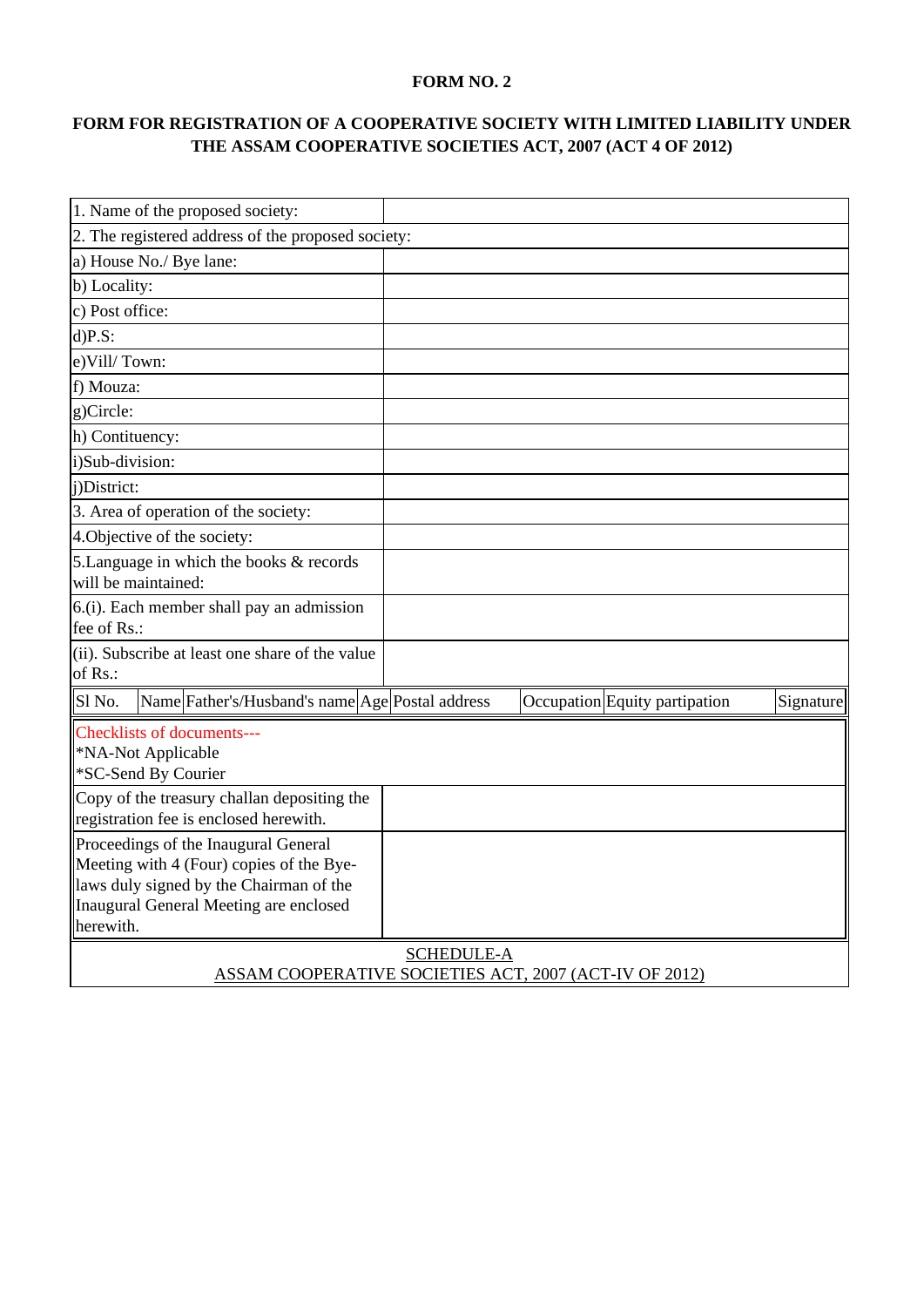## **COOPERATIVE PRINCIPLES**

The cooperative principles are guidelines by which cooperative societies put their values into practice.

1<sup>st</sup> Principle: Voluntary and open membership:

Cooperative societies are voluntary organization, open to all person able to use their service and willing to accept the responsibilitys of membership, without gender, social, racial, political or religious discrimination. 2<sup>nd</sup> Principle: Democratic member control:

Cooperative societies are democratic organization controlled by their members, to actively participate in setting their policies and making decisions. Men and women serving as elected representative are accountable to the members. In primary cooperative, members have equal voting rights. (one member, one vote) and cooperative society at other levels are also organized in a democratic manner.

3<sup>rd</sup> Principle: Members' economic participation:

Members contribute equitably to and democratically control, the capital of their cooperative societies. At least part of that capital is usually the common property of the cooperative. Members usually receive limited compensation, if any, on capital subcribed as a condition of membership. Members allocate surpluses for any or all of the following purposes: developing their cooperative societies, possibly by setting up reserves, part of which at least would be invisible, benefitting members in proportion to their transaction with the cooperative society, and supporting other activities approved by the members.

4<sup>th</sup>Principle: **Autonomy and independence:** 

Cooperative societies are autonomus, self help organization controlled by their members, If they enter into agreements with other organizations, including goverments, or raise capital from external sources, they do so on terms that ensure democratic control by their members and maintain their cooperative autonomy.

5<sup>th</sup>Principle: Education, Training and Information:

Cooperative societies provide education and training for their members, elected representatives, managers, and employees so that they can contribute effectively to the developments of their cooperative societies. They inform the general public particularly young people and opinion leaders-about the nature and benefits of cooperation. 6<sup>th</sup> Principle: Cooperation among cooperative societies:

Cooperative societies provide education and training for their members, elected representatives, managers, and employees so they can contribute effectively to the development of their cooperative societies. They inform the general public particularly young people and opinion leaders- about the nature and benefits of cooperation.

7<sup>th</sup> Principle: Cooperation among cooperative societies:

Cooperative societies serve their members most effectively and strenthen the cooperative movement by working together through local, national, regional and international structures.

8<sup>th</sup> Principle: Professional Management:

Cooperative societies are managed in a professional manner in running their affairs.

## **Undertaking**

I/We hereby declare and undertake to abide by the eight principles of cooperation in case of default at our end,we shall be liable for legal action as stipulated under relevant law.

> SCHEDULE-B Matters to be incorporated in Bye-Laws